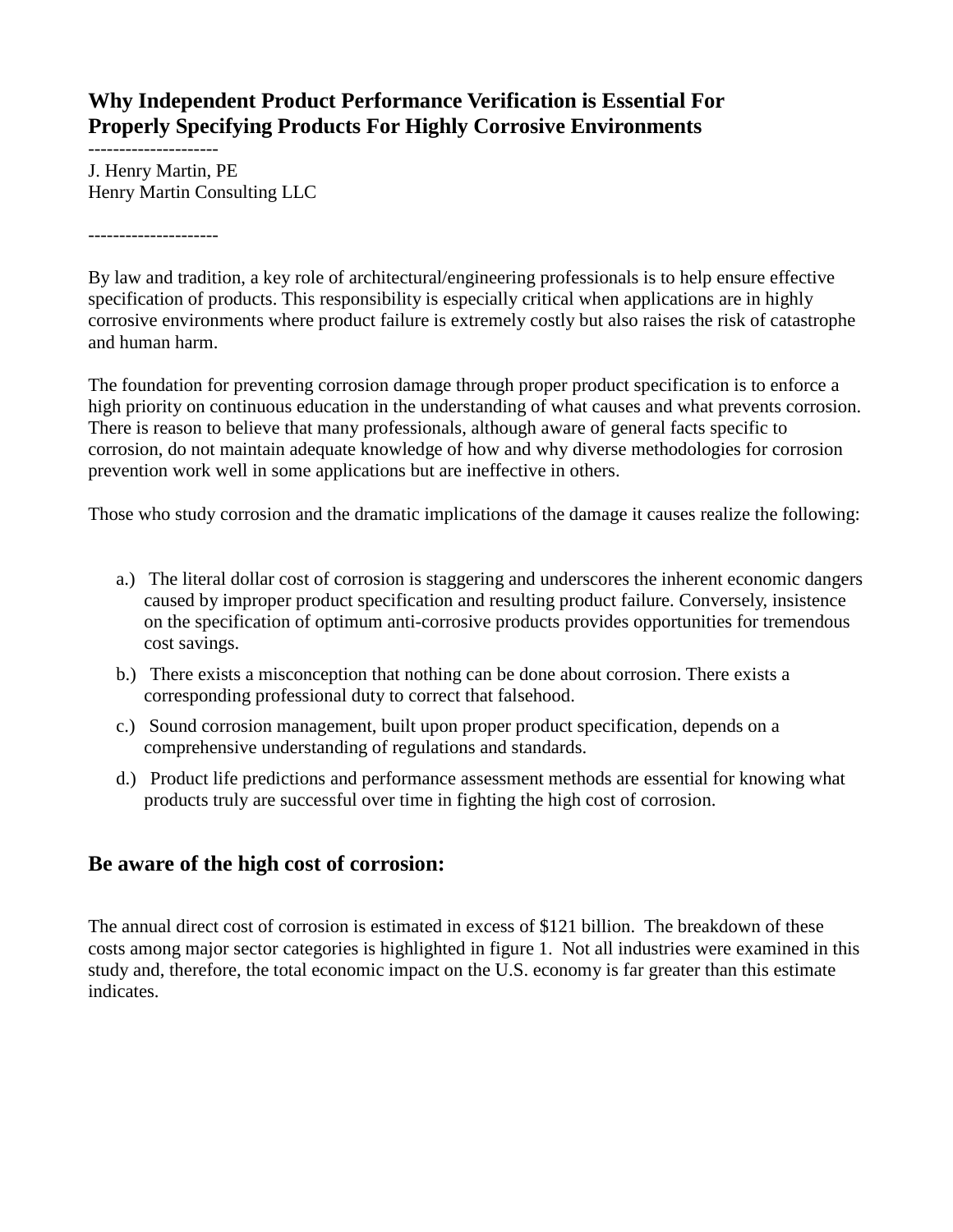

<http://www.corrosioncost.com/summary.htm>

# **Change the misconception that nothing can be done about corrosion: Properly specifying products for corrosion protection.**

Becoming aware that corrosion is much more prevalent in our business than we realized awakens us to new ways of improving what we do for our customers by selecting the best anti-corrosion products and applying them in the most effective ways. Your client can help you decide how important a reliable system is to the production and profitability of their company. Once the mechanisms of corrosion in the environment are defined, the engineer must do their homework to select the correct material for the application.

To begin, the material of choice must be given equal consideration as the design itself. Choosing the wrong material can result in frustrating or even dangerous situations. Defining the corroding agents and determining the concentration can be a complex process. Usually several corrosive elements are present and interactions are not always well documented. Water is the most common corrosive element and is usually present to some extent in every enclosure application. Adjacent processing operations or other intermittent activities such as industrial cleaning and the general plant environment may expose the enclosure to a variety of corrosive agents and temperatures. Each environment is unique and all possible corrosive agents should be identified for the intended application.

Metal corrosion is influenced by surface finish, surface treatment, such as painting or galvanizing and use of materials such as stainless steel or composite fiberglass materials, which are naturally corrosion resistant. Aluminum, for example, should not be used in high-mineral acid environments. Stainless steels should not be used in applications where a high exposure to salts is present. Should the decision be made to use one material over another without in-depth investigation into potential corrosive media, the user may be looking at a very short life span for their most vital devices systems. Next, you must start to take into account some of the compliance issues, standards for the project.

## **Understand policies, regulations, standards, and management practices to increase corrosion savings through sound corrosion management.**

Listed below are some of the most relevant for the electrical industry and a link for you to find more information, if you need more details for your particular project.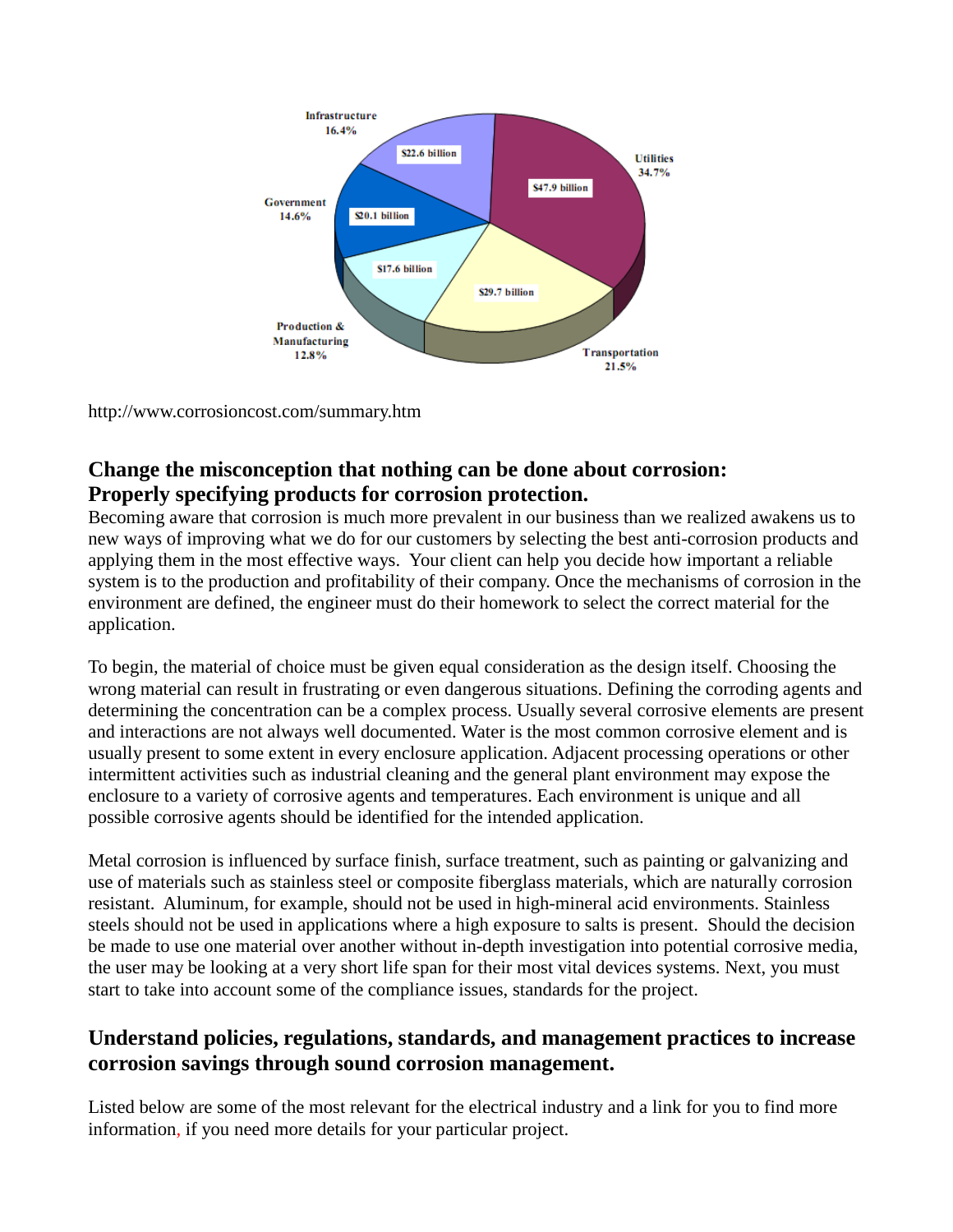#### **About UL :**

With more than 110 years as one of the world's leading product safety testing and certification organizations, Underwriters Laboratories (UL) continues to be a valuable resource for safety information. Its' UL Mark is one of the most recognized symbols of safety in the world.

UL is an architect of U.S. and Canada safety systems, having developed more than 1,200 safety standards, and actively participating in national and international standards development. UL tests more than 19,000 types of products, and 21 billion UL Marks appear in the marketplace each year.

Consumers and regulatory authorities value UL as a leader on safety issues. With public safety at the heart of UL's mission, UL acts as a safety resource and advocate. UL works closely with customers, regulators, insurers, retailers and consumers on research, technology and safety initiatives. UL also promotes public safety through education and outreach, including through and to the media. In 2007, UL reached more than 447 million consumers in North America, Europe and Asia with its public safety message.

[http://www.ul.com](http://www.ul.com/)

#### **ASTM International:**

ASTM International is one of the largest voluntary standards development organizations in the world-a trusted source for technical standards for materials, products, systems, and services. Known for their high technical quality and market relevancy, ASTM International standards have an important role in the information infrastructure that guides design, manufacturing and trade in the global economy.

Standards developed at ASTM are the work of over 30,000 ASTM members. These technical experts represent producers, users, consumers, government and academia from over 120 countries. Participation in ASTM International is open to all with a material interest, anywhere in the world. [http://www.astm.org](http://www.astm.org/)

#### **NACE: National Association of Corrosion Engineers**

NACE International was originally known as "The National Association of Corrosion Engineers" when it was established in 1943 by eleven corrosion engineers in the pipeline industry. These founding members were involved in a regional cathodic protection group formed in the 1930s, when the study of cathodic protection was introduced. With more than 60 years of experience in developing corrosion prevention and control standards, NACE International has become the largest organization in the world committed to the study of corrosion. Their standards are written and approved by industry professionals, instructors, professors, government officials, and experts from regulatory and governing bodies. Trusted by hundreds of corporations and even the International Maritime Organization (IMO), NACE International standards are the most specified for corrosion control in the world. NACE is a member of the American National Standards Institute (ANSI) as an accredited standards developer.

[http://www.nace.org](http://www.nace.org/)

#### **NEMA: National Electrical Manufacturers Association**

It is NEMA's belief that standards play a vital part in the design, production, and distribution of products destined for both national and international commerce. Sound technical standards benefit the user, as well as the manufacturer, by improving safety, bringing about economies in product, eliminating misunderstandings between manufacturer and purchaser, and assisting the purchaser in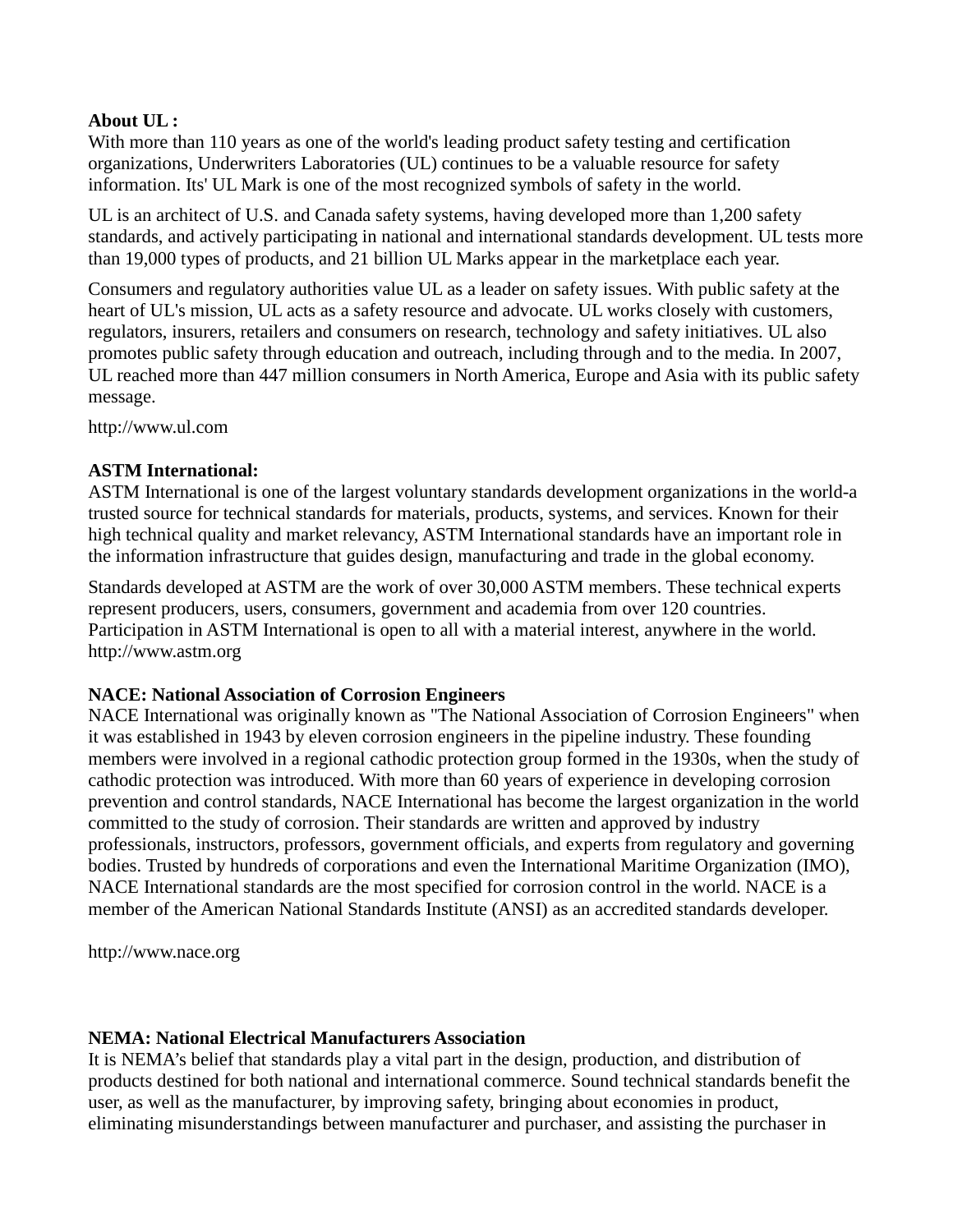selecting and obtaining the proper product for his particular need.

An overview of NEMA standards publications, including:

- [Standardization Policies and Procedures](http://www.nema.org/stds/aboutstds/upload/SPP-2008_final_updated.pdf)
- [How to read a NEMA standard](http://www.nema.org/stds/aboutstds/read.cfm)
- [How NEMA standards are developed](http://www.nema.org/stds/aboutstds/develop.cfm)
- [How to purchase a NEMA standard](http://www.nema.org/stds/aboutstds/purchase.cfm)
- [Technical Frequently Asked Questions \(FAQs\)](http://www.nema.org/stds/aboutstds/faqs.cfm)
- [Electrical Standards & Product Guide](javascript:HandleLink()

http://www.nema.org

#### **NECA: National Electrical Contractors Association**

The NECA Codes and Standards Committee is involved with development, administration, and enforcement of installation codes, safety standards, product standards, and other related industry regulations. This includes, but is not limited to, the National Electrical Code (NEC®), National Electrical Installation Standards (NEIS™), National Electrical Safety Code (NESC), Various NFPA Standards, UL Safety Standards, and OSHA Regulations. Members of the NECA Codes and Standards Committee serve on National Electrical Code-Making Panels, NEIS Technical Subcommittees, and other standards development committees and subcommittees.

http://www.necanet.org/

### **Advance life prediction and performance assessment methods: Independent Testing**

Products meeting identical certification standards are not necessarily "created equal." Many products meet some or all of these standards however these do not guarantee that the product will perform as promised. There is a new need for the importance of independent product performance verification as distinguished from verification of product safety compliance.

So how do you to differentiate between similarly certified products?

You need to start by using empirical data to compare product longevity and accurately assess factors related to the risk of product failure from companies like Intertek that provide Independent Testing results.

#### **Intertek: Independent Testing**

Intertek is the world's largest independent testing, inspection and certification partner. When a manufacturer enters a product into a verification program, they must provide an initial qualification sample to Intertek. The sample is then independently tested to the specifications of the appropriate standard. If sample is found to meet the requirements, an Intertek field representative is sent to the manufacturer's location to independently select a final qualification sample for further independent testing. Once the second cable is found to meet performance requirements, the product may be marked by the manufacturer as " ETL Verified". The manufacturing facility is then subject to quarterly audits to ensure ongoing compliance.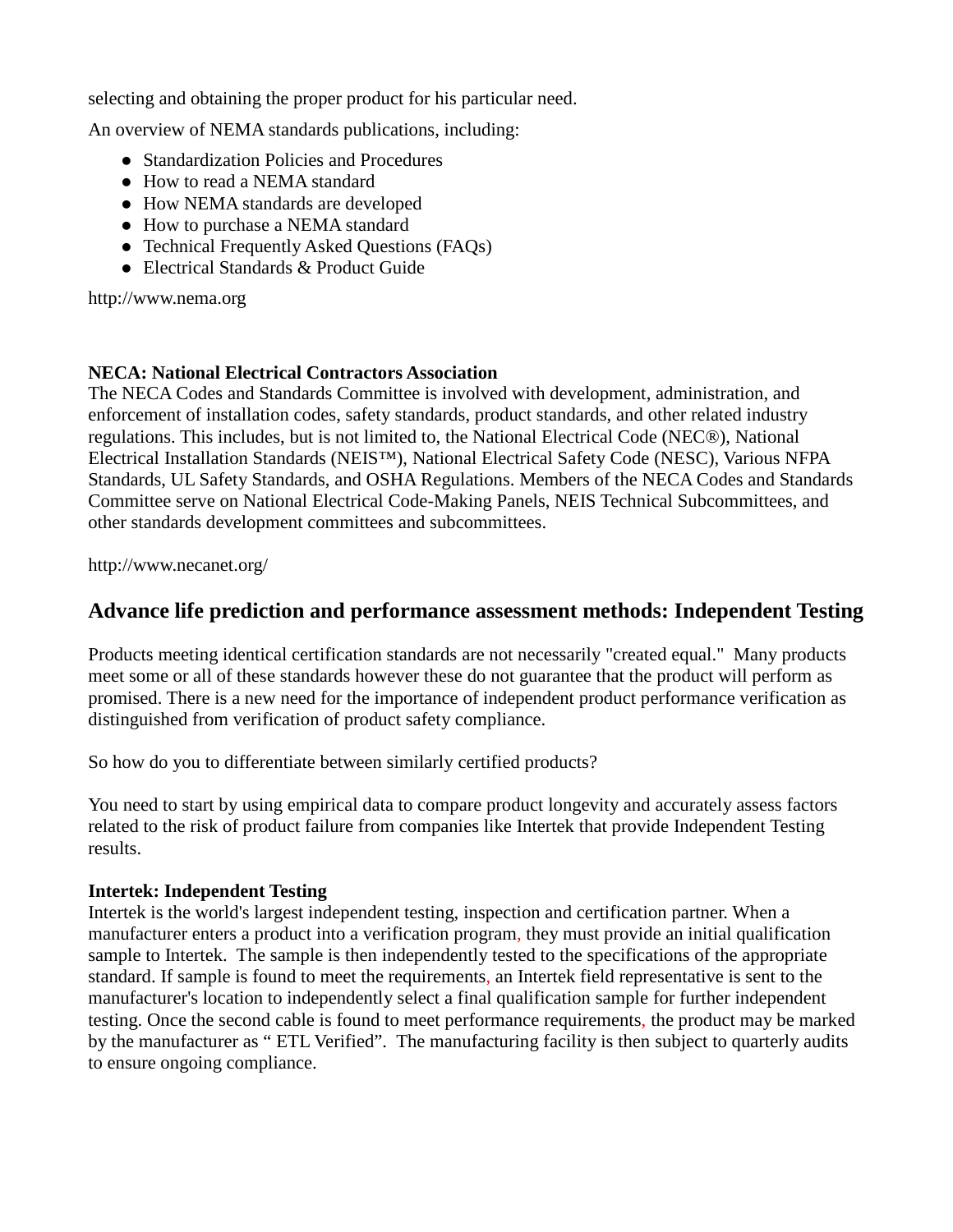# **A Case Study for Need for Independent Testing Results: Coated Conduit**

For years all available brands of PVC-coated galvanized conduit met exactly the same UL 6 standards and carried an identical UL label relating to safety conformance. Yet, it was apparent in the marketplace that not all brands performed the same. The lack of performance requirements for coated conduit has been recognized by many companies and is gaining recognition by users. This fact is confirmed by recent discussions with consulting, specifying and maintenance engineers at paper plants, waste water treatment facilities, etc. Committees that develop conduit standards are also considering performance testing.

In 2005 ETL SEMKO evaluated all PVC-coated galvanized conduit brands not for safety issues, but for product performance and product longevity as tested under conditions consistent with highly corrosive environments. The results established that some products of this type, previously viewed as equal by way of UL certification, were in fact far from equal in terms of meeting ETL-Verification standards for meeting performance criteria.

#### **The Basics: Testing for PVC coated conduit adhesion and corrosion protection**

The PVC adhesion and corrosion protection afforded by the current coating process has significantly upgraded the performance as confirmed by the hot water and heat/humidity test results. Heat and humidity are recognized corrosion accelerators in corrosion engineering textbooks and published technical documents from organizations such as the National Association of Corrosion Engineers (NACE).

Immersion in Boiling Water according to the intent of ASTM D 870, Testing the Water Resistance of Coatings Using Water Immersion.

Exposure to heat and humidity according to the intent of ASTM D 1151, Test Method for Effect of Moisture and Temperature on Adhesive Bonds and ASTM D 4585, Testing Water Resistance of Coatings Using Controlled Condensation.

The adhesion was evaluated in accordance with the procedures outlined in Section 3.8, ADHESION, of NEMA Standards Publication No. RN 1, Polyvinyl-Chloride (PVC) Externally Galvanized Rigid Steel Conduit and Intermediate Metal Conduit. The testing began in December 2004 and ended in July 2005; specimens from four sources were tested.

The ASTM Standards do not specify quantitative performance or pass-fail criteria. Section 3.8 of NEMA RN 1 describes how to make the adhesion test; but has no associated performance requirement other than that the PVC tear before separation from the metal substrate. Performance requirements are not defined in existing standards, even though the added cost of coated conduit for application in corrosive environments has been justified by widespread acceptance and application.

Heat and humidity testing were selected for several reasons:

- Universally accepted in the coating industry as standard parameters to evaluate corrosion protection provided by a coating. Standard test procedures are documented and recognized.
- Widely acknowledged as corrosion accelerating agents.
- Typical conditions in coated conduit application environments.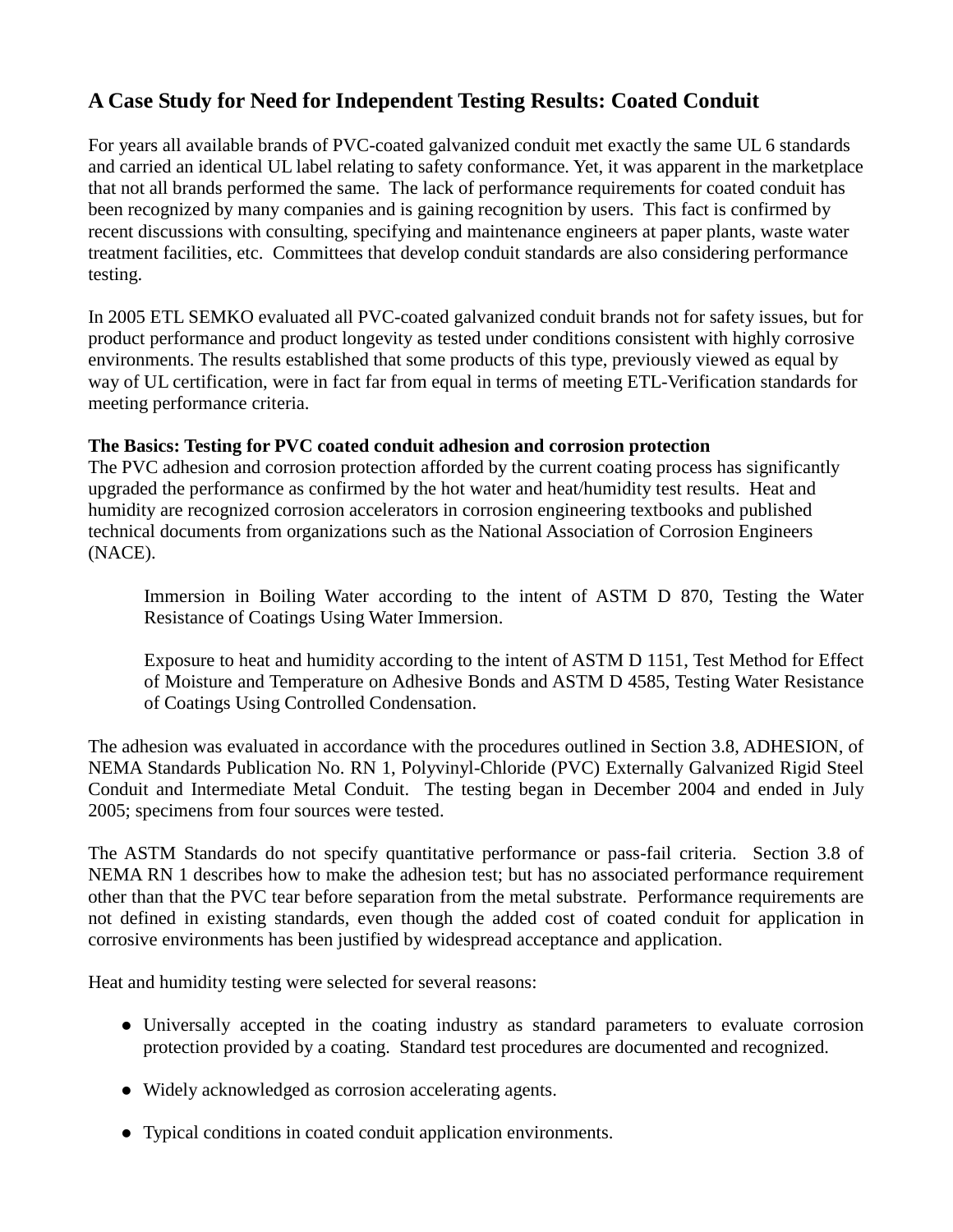- Heat and humidity chambers are available as standard equipment for testing.
- Provide a method, which combined with real time exposure, can be used to correlate laboratory and product life cycle in corrosive environments.



**Figure Above:** shows a PVC coated conduit specimen where the coating adhesion has failed. This conduit sample was exposed for approximately two days in the Hot Water Immersion Test. Once the cuts are made, the PVC coating is easily removed by pulling the coating by hand. The PVC coating is torn to expose the galvanized steel conduit in the photograph.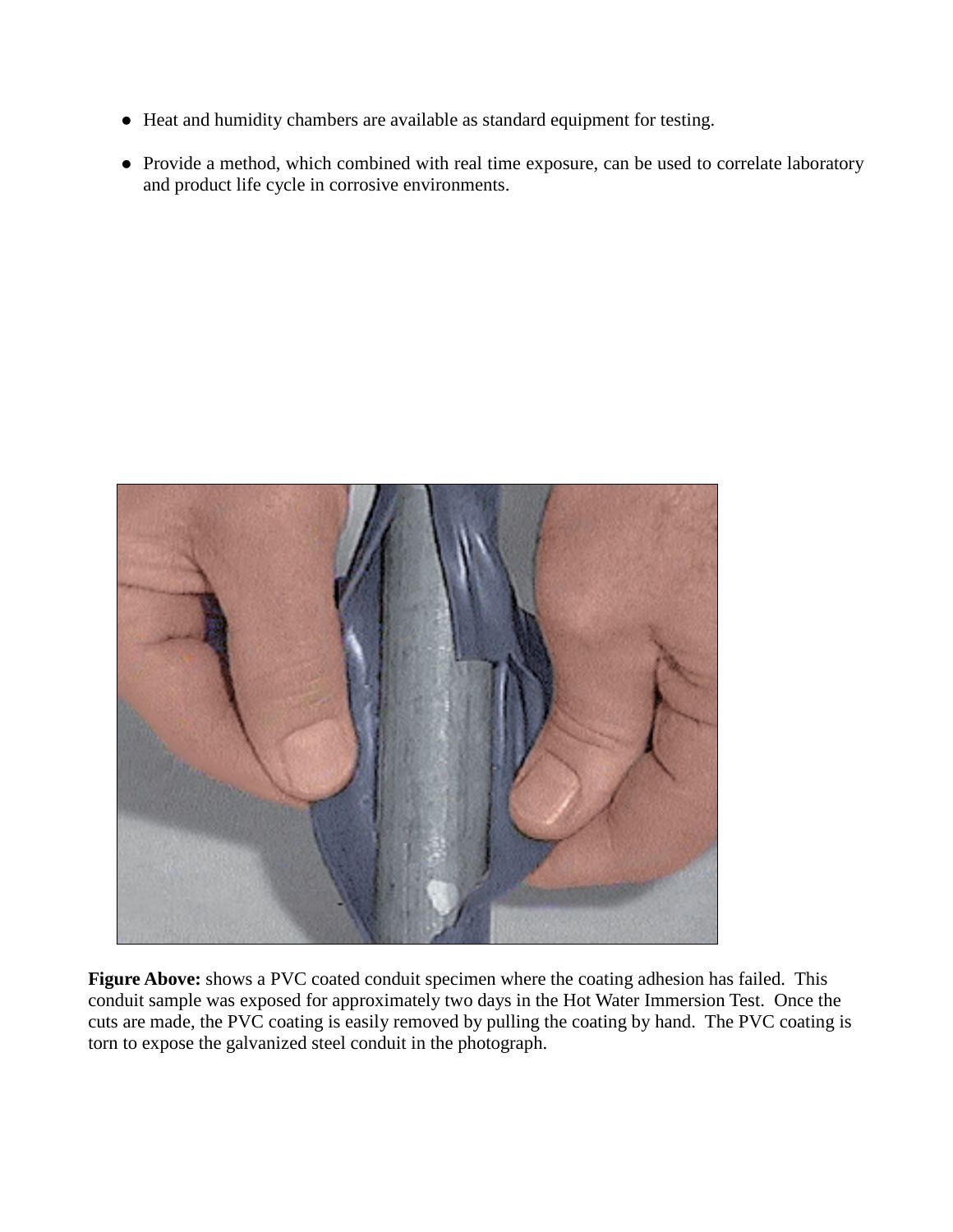

**Figure Above:** PVC Coated Conduit Specimen with Acceptable Adhesion.

Positive Results: Conduit Specimen after 200+ Hours in the Hot Water Immersion Test.

The test results provided a quantitative method to compare the relative performance of coated conduit systems in conditions typical of the corrosive application environments. The results of both tests confirm significant differentiation in adhesion performance of the four brands of PVC coated conduit available in the market and why certain brands carry the ETL label. **Summary: The Test results**

When an engineer is faced with specifying products for highly corrosive environments, I recommend that they specify a product that carries an independent product testing label like ETL. The reason is built upon solid empirical facts: First: All available brands of PVC-coated galvanized conduit meet exactly the same UL 6 standard and carry the same UL label relating to safety conformance. Second, however: only certain brands are authorized to carry the ETL-Verification label.

The significance of this is that ETL testing, and consequently ETL-Verification, is based on actual product performance, as a predictor of reliable service life. Some brands therefore, have a documented, proven ability to perform in a corrosive environment over an extended time --- a fact which has been evaluated and confirmed by a world-recognized, third-party source. To most CSEs, this is a vital reality because it addresses the extremely important need to specify products that will enable users to avoid the high cost, and sometimes disastrous, effects of product failure.